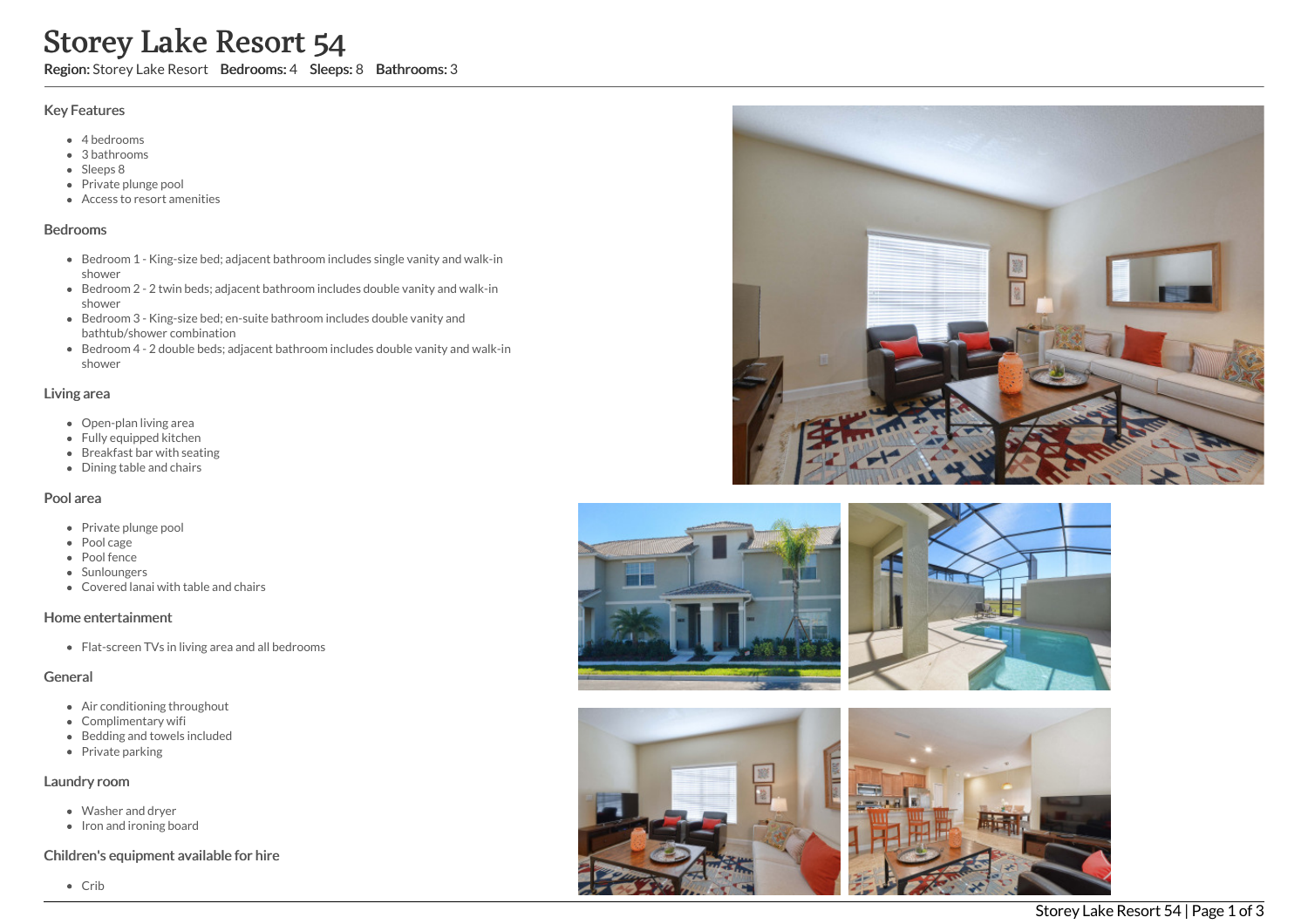- Stroller
- $\bullet$  High chair
- Pack and play

# Resort facilities

Ideally located right off Osceola Parkway in Kissimmee and with easy access to Orlando $\tilde{A}$ ¢â,¬â, $\tilde{g}$ s major attractions, Storey Lake Resort offers 5 star amenities and lake views. Guests can enjoy full use of the clubhouse along with the communal resort style pool and lazy river. Additional facilities include a 9-hole mini golf course, sand volleyball courts, a fitness center and an internet cafe. Adults can enjoy a drink at the poolside Tiki Bar whilst kids will love the on-site ice cream shop. If you are a fan of watersports, there are kayaks available to use on the lakes. Being just 20 minutes from Orlando International Airport this resort is a fantastic choice for your next vacation.

#### Places of interest

- Supermarket 1 mile
- $\bullet$  Shopping mall 2 miles
- Disney World 5 miles
- Seaworld 7 miles
- Universal Studios 10 miles
- Legoland 37 miles
- Airport 17 miles
- Beaches 69 miles